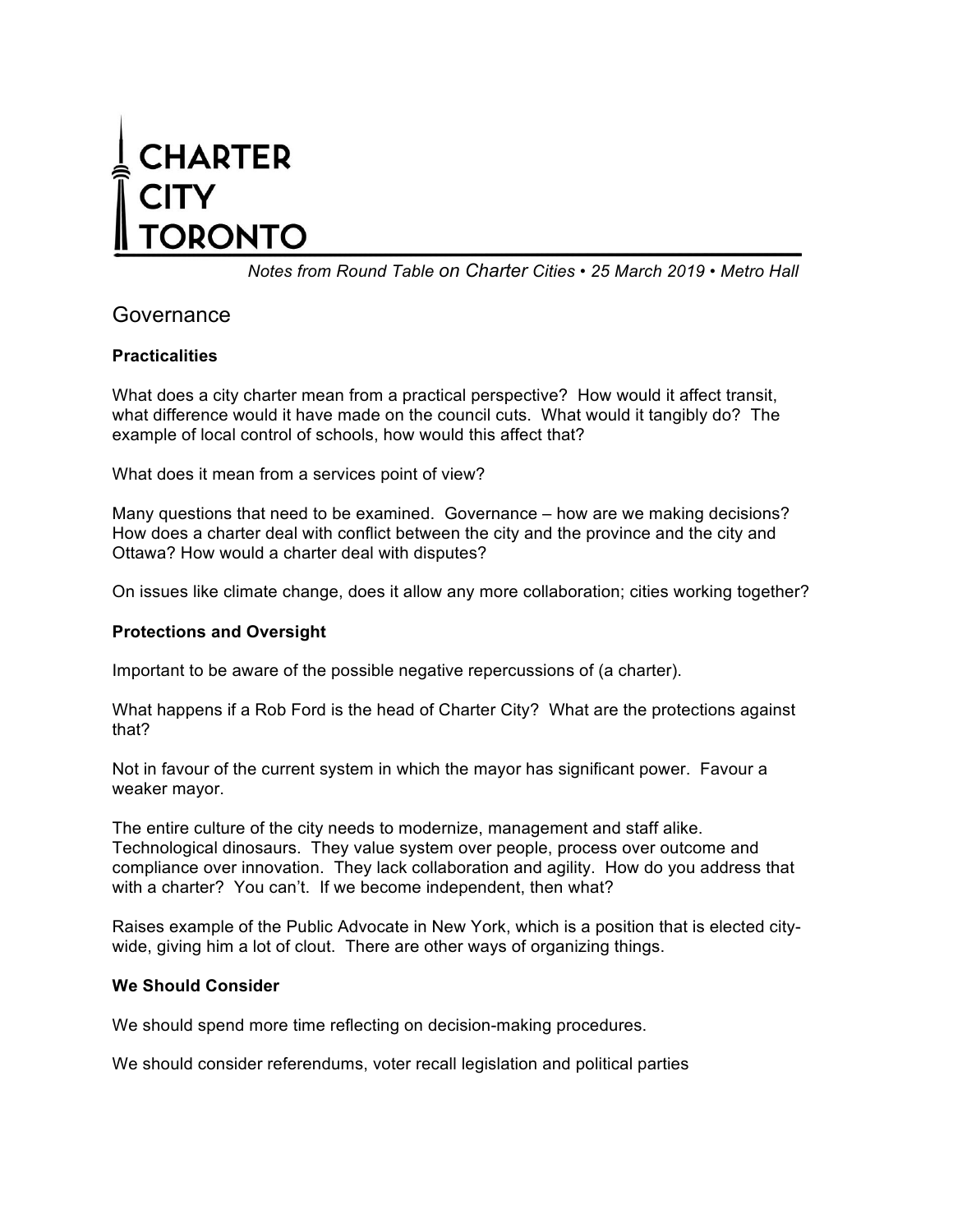#### **Do we need a City Charter?**

There is a lot we could do without a charter if we organized. Is it a question of whether we need a charter or not? We're sitting here because of the vulnerability (of the city to the province). But what (power) we have, we are not using.

What can we not do now that a charter could change?

#### **How Ontario Sees Toronto**

The vast majority of towns and cities in rural Ontario think it was good that this (the council cuts) happened to Toronto.

(More discussion about how Toronto is viewed from outside and the need not to be seen as arrogant.)

#### **GTA Perspective**

What about the region? How would a Toronto Charter City relate? How could we work more closely? Does the province need to be the co-ordinating point of GTA municipalities or can the municipalities get together in some kind of regional government to govern regional issues such as GTA transit, environment, roads, etc?

#### **Finances**

There are already taxes we could but don't impose. As for the idea of income tax, it would be burdensome. There could be unhappy consequences.

There has to be a better justification for seeking greater autonomy than to raise taxes. The city has tax powers it doesn't use now.

Would more self-government create more risk that the province would say take care of everything on your own. Pull out. There would be a need to build in protections against the province withdrawing from providing services.

There IS a danger of the province pulling out financially.

#### **Where to start • Incremental vs sudden change**

We need a strategy and vision of a city that works for people. It's important to get clear on information. Should there be a blueprint? There needs to be a way to get agreed principles so we can see where this is going.

Strategically it might make sense to start smaller. Build on what we have.

Wondering about an incremental approach. Is a charter a way to get more flexibility on smaller things?